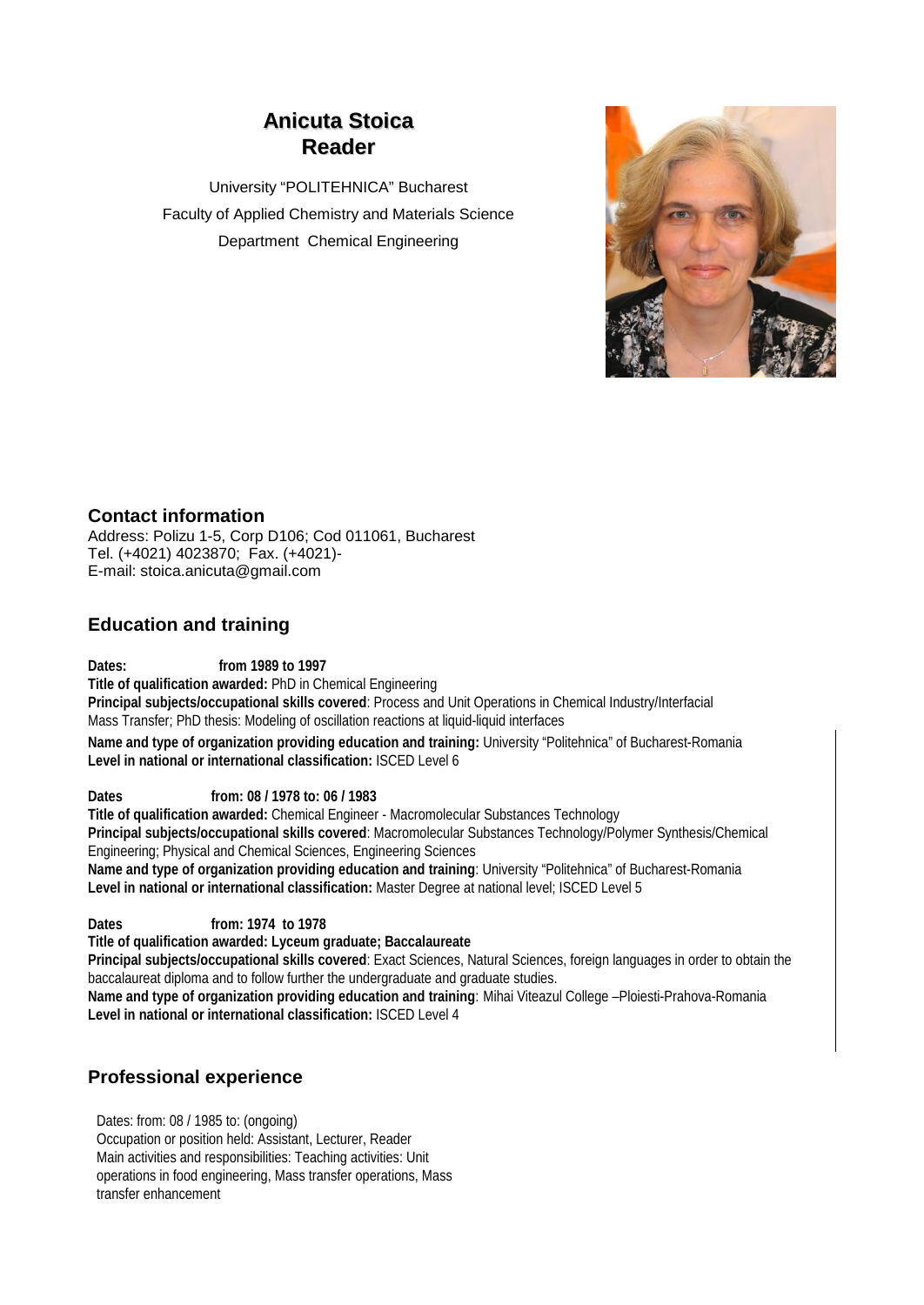Research activities on the above mentioned fields Name and address of employer: University Politehnica Bucharest Splaiul Independentei 313, Bucharest Type of business or sector: Academia

Dates: from: from: 09 / 1973 to: 08 / 1985 Occupation or position held: Chemical Engineer Main activities and responsibilities: Energy balances and supervising PEG production Name and address of employer: Petrochemical Plant , Brazi, Ploiesti, Romania

#### **Academic and research interests**

Extraction of natural compounds, mass transfer through composite films, bacterial cellulose composites properties

# **Teaching activity**

| Ciclu studii     | Denumire<br>specializare         | Cod disciplina din<br>planul<br>de<br>invatamant            | Titlu<br>disciplina                             | Tip activitate           |
|------------------|----------------------------------|-------------------------------------------------------------|-------------------------------------------------|--------------------------|
| Licenta          | <b>CEPA</b>                      | UPB.11.T.04.O.211                                           | Operatii unitare in<br>ind.alimentara 2         | Curs, seminar<br>Project |
| Licenta          | CATB.<br>SIPOL,<br><i>CISOPC</i> | UPB.11.T.06.O.412<br>UPB.11.T.06.O.713<br>UPB.11.T.06.O.312 | Operatii unitare in<br>industriile de proces    | Curs                     |
| Master<br>Master | CА<br>IС                         | UPB.11.S.09.O.0403                                          | Metode moderne de<br>procesare a<br>alimentelor | Curs si proiect          |

CEPA-Controlul si expertizarea produselor alimentare CATB- Chimie alimentara si tehnologii biochimice SIPOL-Stiinta si ingineria polimerilor CISOPC- Chimia si ingineria substantelor organice,petrochiomice si carochimice CA-Chimie alimentara IC-Inginerie chimica

### **Publication (selective):**

#### *Books*

- Anicuta Stoica-Guzun, Advanced textiles for medical uses, Chapter 12, in Textiles: Types, Uses and Production Methods, Editor: Ahmed El. Nemr, Nova Publishers, 2012, ISBN: 978-1-62100-284-0
- Operaţii de transfer interfazic, Anicuta Guzun Stoica, Marta Catalina Stroescu, Tanase Dobre, Octavian Floarea. Ed. Matrix-2001 Bucuresti (in romanian)
- Operatii de transfer termic in industria alimentara, Anicuta Stoica, Marta Stroescu, Tanase Dobre, Octavian Floarea, Ed. Politehnica Press, 2007, ISBN 978-973-7838-13-1 (in romanian)
- Dimensionarea tehnologica a coloanelor de rectificare cu talere, Anicuta Stoica, Iuliana Jipa, Marta Stroescu, Tanase Dobre, Ed. Printech, 2010. (in romanian)

#### *Articles*

- Anicuta Stoica-Guzun, Luiza Jecu, Amalia Gheorghe, Iuliana Raut, Marta Stroescu, Marius Ghiurea, Mihai Danila, Iuliana Jipa, Victor Fruth, Biodegradation of Poly(vinyl alcohol) and Bacterial Cellulose Composites by Aspergillus niger**, J Polym Environ**., Vol. 19 (1), (**2011**), 69-79
- Dobre T., Parvulescu O. C., Sanchez-Marcano J., Stoica A., Stroescu M., Iavorschi G., Characterization of gas permeation through stretched polyisoprene membranes, **Separ. Purif. Technol**., 82, (**2011**)**,** 202-209.
- I. M. Jipa, L. Dobre, M. Stroescu, A. Stoica-Guzun, S. Jinga, T. Dobre, Preparation and characterization of bacterial cellulose-poly(vinyl alcohol) films with antimicrobial properties, **Materials Letters**, 66, (**2012**), 125–127.